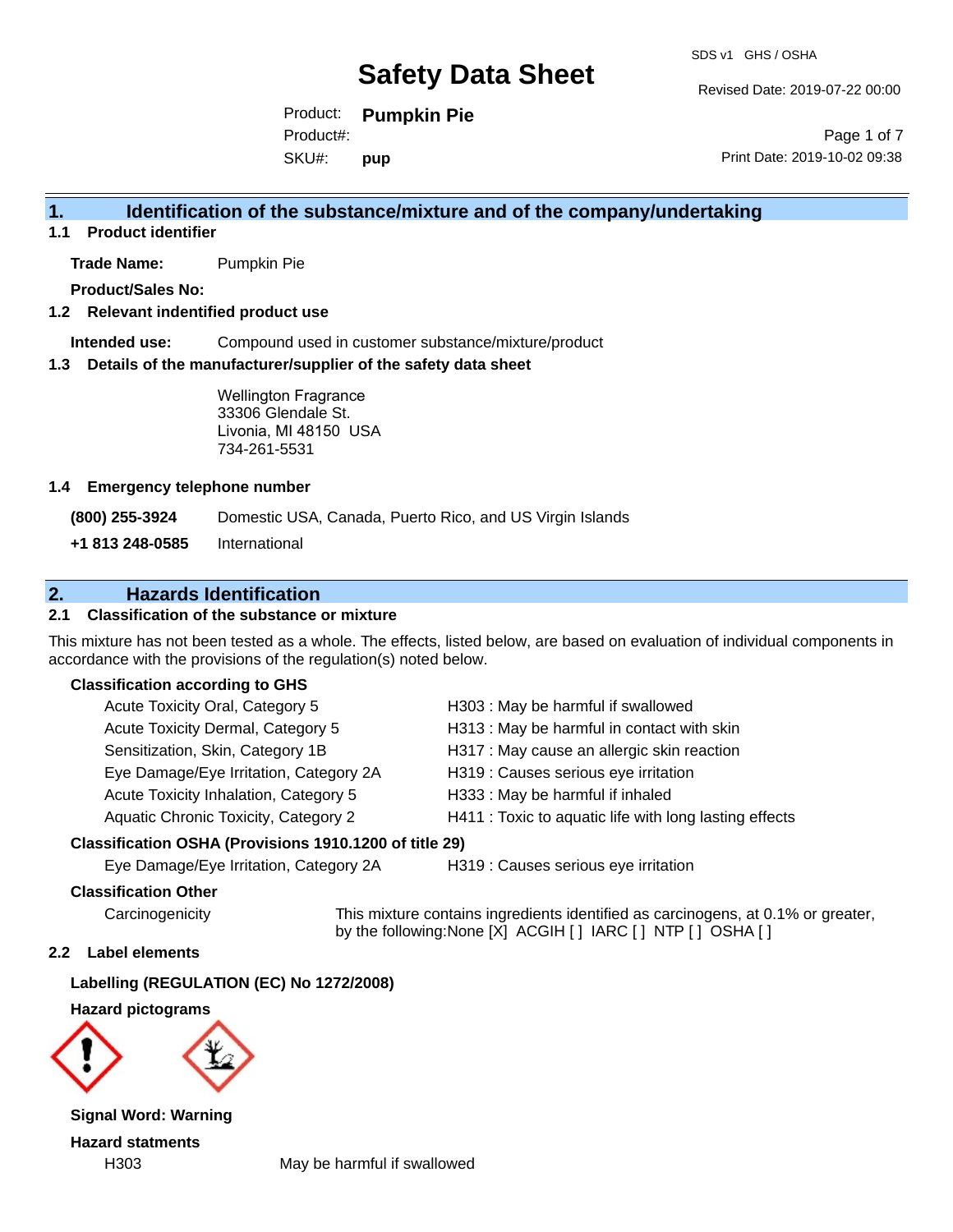#### SDS v1 GHS / OSHA

# **Safety Data Sheet**

Revised Date: 2019-07-22 00:00

Print Date: 2019-10-02 09:38

Page 2 of 7

|           | Product: Pumpkin Pie |
|-----------|----------------------|
| Product#: |                      |
| SKU#:     | pup                  |

| H313                            | May be harmful in contact with skin                                                                                              |
|---------------------------------|----------------------------------------------------------------------------------------------------------------------------------|
| H317                            | May cause an allergic skin reaction                                                                                              |
| H319                            | Causes serious eye irritation                                                                                                    |
| H333                            | May be harmful if inhaled                                                                                                        |
| H411                            | Toxic to aquatic life with long lasting effects                                                                                  |
| <b>Precautionary Statements</b> |                                                                                                                                  |
| <b>Prevention:</b>              |                                                                                                                                  |
| P <sub>264</sub>                | Wash hands thoroughly after handling                                                                                             |
| P272                            | Contaminated work clothing should not be allowed out of the workplace                                                            |
| P <sub>273</sub>                | Avoid release to the environment                                                                                                 |
| <b>Response:</b>                |                                                                                                                                  |
| $P302 + P352$                   | IF ON SKIN: Wash with soap and water                                                                                             |
| $P304 + P312$                   | IF INHALED: Call a POISON CENTER or doctor/physician if you feel unwell                                                          |
| $P305 + P351 + P338$            | IF IN EYES: Rinse cautiously with water for several minutes Remove contact lenses if<br>present and easy to do. continue rinsing |
| P312                            | Call a POISON CENTER or doctor/physician if you feel unwell                                                                      |
| $P333 + P313$                   | If skin irritation or a rash occurs: Get medical advice/attention                                                                |
| $P337 + P313$                   | If eye irritation persists: Get medical advice/attention                                                                         |
| P363                            | Wash contaminated clothing before reuse                                                                                          |
| P391                            | <b>Collect Spillage</b>                                                                                                          |

#### **2.3 Other Hazards**

**no data available**

# **3. Composition/Information on Ingredients**

### **3.1 Mixtures**

This product is a complex mixture of ingredients, which contains among others the following substance(s), presenting a health or environmental hazard within the meaning of the UN Globally Harmonized System of Classification and Labeling of Chemicals (GHS):

| CAS#<br>Ingredient             | EC#                            | Conc.<br>Range | <b>GHS Classification</b>    |
|--------------------------------|--------------------------------|----------------|------------------------------|
| 32210-23-4                     | 250-954-9                      | $5 - 10%$      | H303; H317; H401             |
|                                | 4-tert-Butylcyclohexyl acetate |                |                              |
| 121-33-5                       | 204-465-2                      | $2 - 5\%$      | H303; H319                   |
| vanillin                       |                                |                |                              |
| 121-32-4                       | 204-464-7                      | $2 - 5%$       | H303; H320; H402             |
| 3-Ethoxy-4-hydroxybenzaldehyde |                                |                |                              |
| 101-39-3                       | 202-938-8                      | $2 - 5%$       | H303; H317; H401             |
| alpha-Methylcinnamaldehyde     |                                |                |                              |
| 32388-55-9                     | 251-020-3                      | $2 - 5%$       | H303; H317; H400; H410       |
| Acetyl cedrene                 |                                |                |                              |
| 97-53-0                        | 202-589-1                      | $2 - 5%$       | H303; H316; H317; H319; H401 |
| Eugenol                        |                                |                |                              |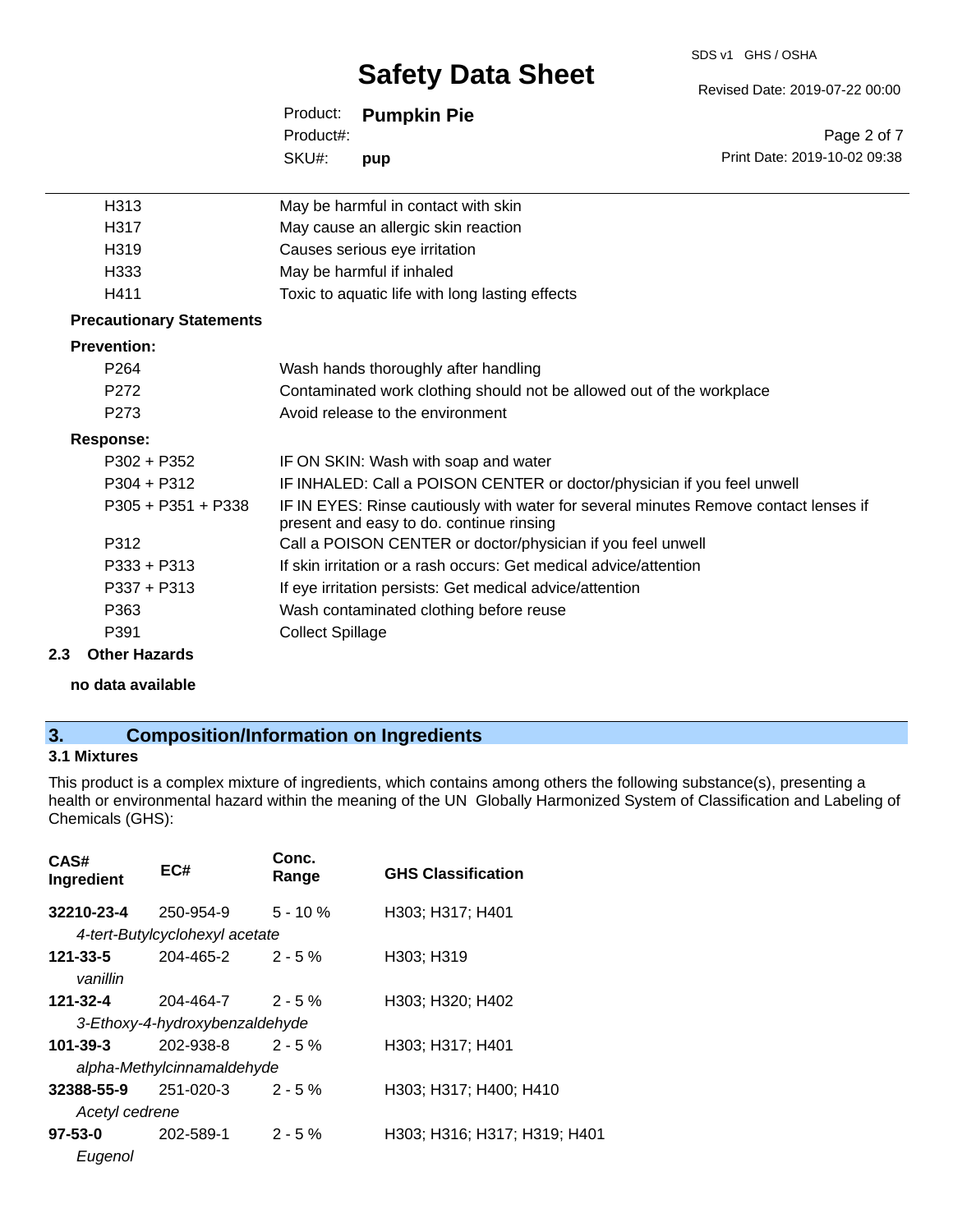SDS v1 GHS / OSHA

Revised Date: 2019-07-22 00:00

Print Date: 2019-10-02 09:38

Page 3 of 7

Product: **Pumpkin Pie**

Product#:

SKU#: **pup**

| CAS#<br>Ingredient                                       | EC#                                 | Conc.<br>Range | <b>GHS Classification</b>          |
|----------------------------------------------------------|-------------------------------------|----------------|------------------------------------|
| 28219-61-6                                               | 248-908-8                           | $2 - 5%$       | H319; H401; H411                   |
|                                                          | Ethyl trimethylcyclopentene butenol |                |                                    |
| 120-51-4                                                 | 204-402-9                           | $1 - 2 \%$     | H302; H313; H400; H411             |
| <b>Benzyl Benzoate</b>                                   |                                     |                |                                    |
| $91 - 64 - 5$                                            | 202-086-7                           | $1 - 2 \%$     | H302; H317; H402                   |
| Coumarin                                                 |                                     |                |                                    |
| $125 - 12 - 2$                                           | 204-727-6                           | $1 - 2 \%$     | H227; H316; H401                   |
| Isobornyl acetate                                        |                                     |                |                                    |
| 4940-11-8                                                | 225-582-5                           | $1 - 2 \%$     | H302; H401                         |
| <b>Ethyl Maltol</b>                                      |                                     |                |                                    |
| 2705-87-5                                                | 220-292-5                           | $0.1 - 1.0 %$  | H302; H312; H317; H332; H400; H410 |
| Allyl cyclohexylpropionate                               |                                     |                |                                    |
| See Section 16 for full text of GHS classification codes |                                     |                |                                    |

See Section 16 for full text of GHS classification codes which where not shown in section 2

Total Hydrocarbon Content (%  $w/w$ ) = 1.31

| 4.                                                                                | <b>First Aid Measures</b>                                 |                                                                                                               |
|-----------------------------------------------------------------------------------|-----------------------------------------------------------|---------------------------------------------------------------------------------------------------------------|
| 4.1                                                                               | <b>Description of first aid measures</b>                  |                                                                                                               |
|                                                                                   | Inhalation:                                               | Remove from exposure site to fresh air and keep at rest.<br>Obtain medical advice.                            |
|                                                                                   | <b>Eye Exposure:</b>                                      | Flush immediately with water for at least 15 minutes.<br>Contact physician if symptoms persist.               |
|                                                                                   | <b>Skin Exposure:</b>                                     | Remove contaminated clothes. Wash thoroughly with water (and soap).<br>Contact physician if symptoms persist. |
|                                                                                   | Ingestion:                                                | Rinse mouth with water and obtain medical advice.                                                             |
| Most important symptoms and effects, both acute and delayed<br>4.2                |                                                           |                                                                                                               |
|                                                                                   | <b>Symptoms:</b>                                          | no data available                                                                                             |
| <b>Risks:</b>                                                                     |                                                           | Refer to Section 2.2 "Hazard Statements"                                                                      |
| Indication of any immediate medical attention and special treatment needed<br>4.3 |                                                           |                                                                                                               |
|                                                                                   | <b>Treatment:</b>                                         | Refer to Section 2.2 "Response"                                                                               |
| 5.                                                                                | <b>Fire-Fighting measures</b>                             |                                                                                                               |
| 5.1                                                                               | <b>Extinguishing media</b>                                |                                                                                                               |
|                                                                                   | Suitable:                                                 | Carbon dioxide (CO2), Dry chemical, Foam                                                                      |
|                                                                                   | <b>Unsuitable</b>                                         | Do not use a direct water jet on burning material                                                             |
|                                                                                   | 5.2 Special hazards arising from the substance or mixture |                                                                                                               |
|                                                                                   | <b>During fire fighting:</b>                              | Water may be ineffective                                                                                      |

**5.3 Advice for firefighters**

Further information: **Further information:** Standard procedure for chemical fires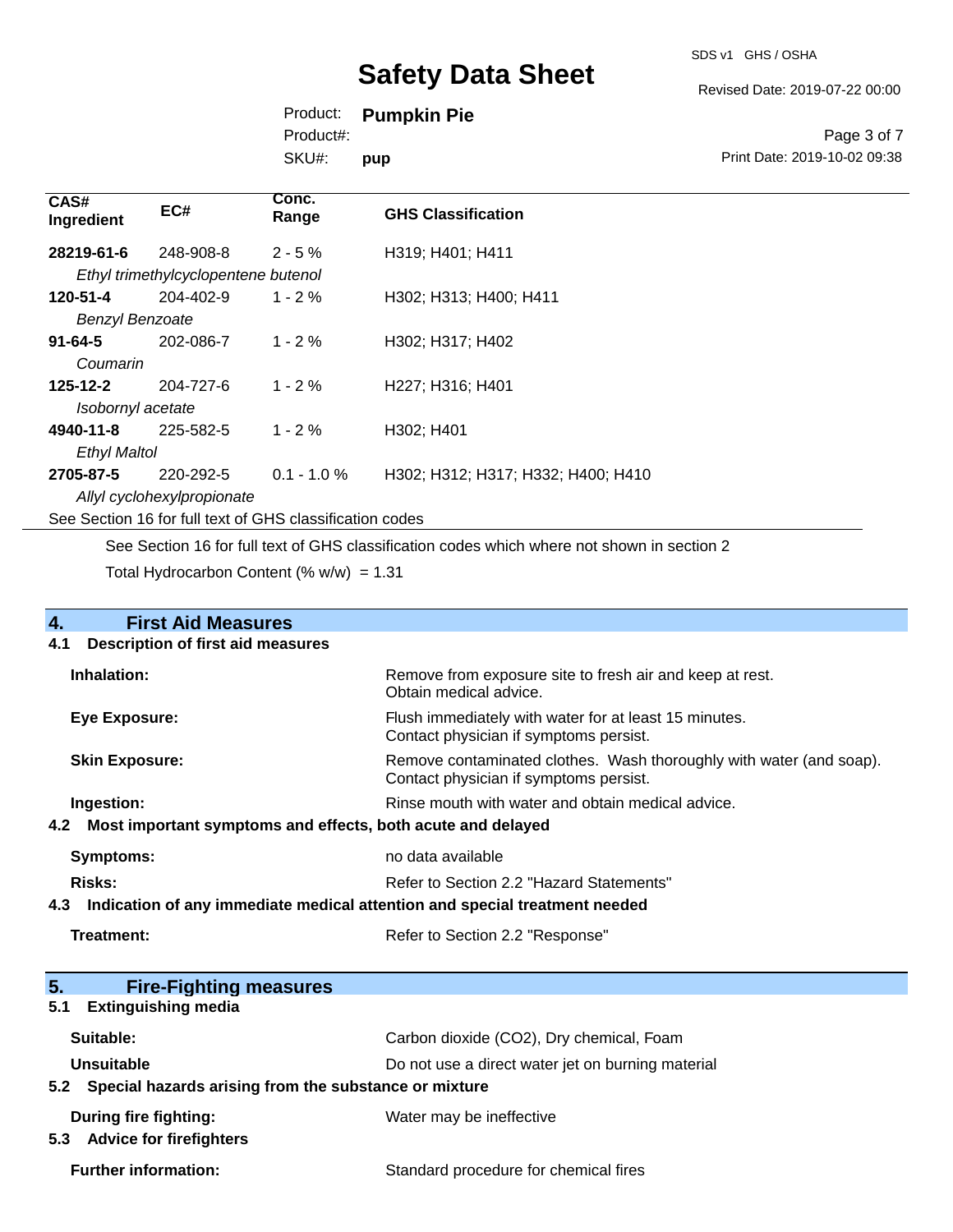Revised Date: 2019-07-22 00:00

Product: **Pumpkin Pie** SKU#: Product#: **pup**

Page 4 of 7 Print Date: 2019-10-02 09:38

#### **6. Accidental Release Measures**

#### **6.1 Personal precautions, protective equipment and emergency procedures**

Avoid inhalation and contact with skin and eyes. A self-contained breathing apparatus is recommended in case of a major spill.

#### **6.2 Environmental precautions**

Keep away from drains, soil, and surface and groundwater.

#### **6.3 Methods and materials for containment and cleaning up**

Clean up spillage promptly. Remove ignition sources. Provide adequate ventilation. Avoid excessive inhalation of vapors. Gross spillages should be contained by use of sand or inert powder and disposed of according to the local regulations.

#### **6.4 Reference to other sections**

Not Applicable

### **7. Handling and Storage**

#### **7.1 Precautions for safe handling**

Apply according to good manufacturing and industrial hygiene practices with proper ventilation. Do not drink, eat or smoke while handling. Respect good personal hygiene.

#### **7.2 Conditions for safe storage, including any incompatibilities**

Store in a cool, dry and ventilated area away from heat sources and protected from light in tightly closed original container. Avoid uncoated metal container. Keep air contact to a minimum.

#### **7.3 Specific end uses**

No information available

#### **8. Exposure Controls/Personal Protection**

#### **8.1 Control parameters**

| <b>Exposure Limits:</b><br>Contains no substances with occupational exposure limit values. |
|--------------------------------------------------------------------------------------------|
|--------------------------------------------------------------------------------------------|

**Engineering Controls:** Use local exhaust as needed.

#### **8.2 Exposure controls - Personal protective equipment**

| Eye protection:                | Tightly sealed goggles, face shield, or safety glasses with brow guards and side shields, etc.<br>as may be appropriate for the exposure |
|--------------------------------|------------------------------------------------------------------------------------------------------------------------------------------|
| <b>Respiratory protection:</b> | Avoid excessive inhalation of concentrated vapors. Apply local ventilation where appropriate.                                            |
| <b>Skin protection:</b>        | Avoid Skin contact. Use chemically resistant gloves as needed.                                                                           |

### **9. Physical and Chemical Properties**

#### **9.1 Information on basic physical and chemical properties**

| Appearance: | Liquid                      |
|-------------|-----------------------------|
| Odor:       | Conforms to Standard        |
| Color:      | Pale Yellow - Yellow (G2-5) |
| Viscosity:  | Liquid                      |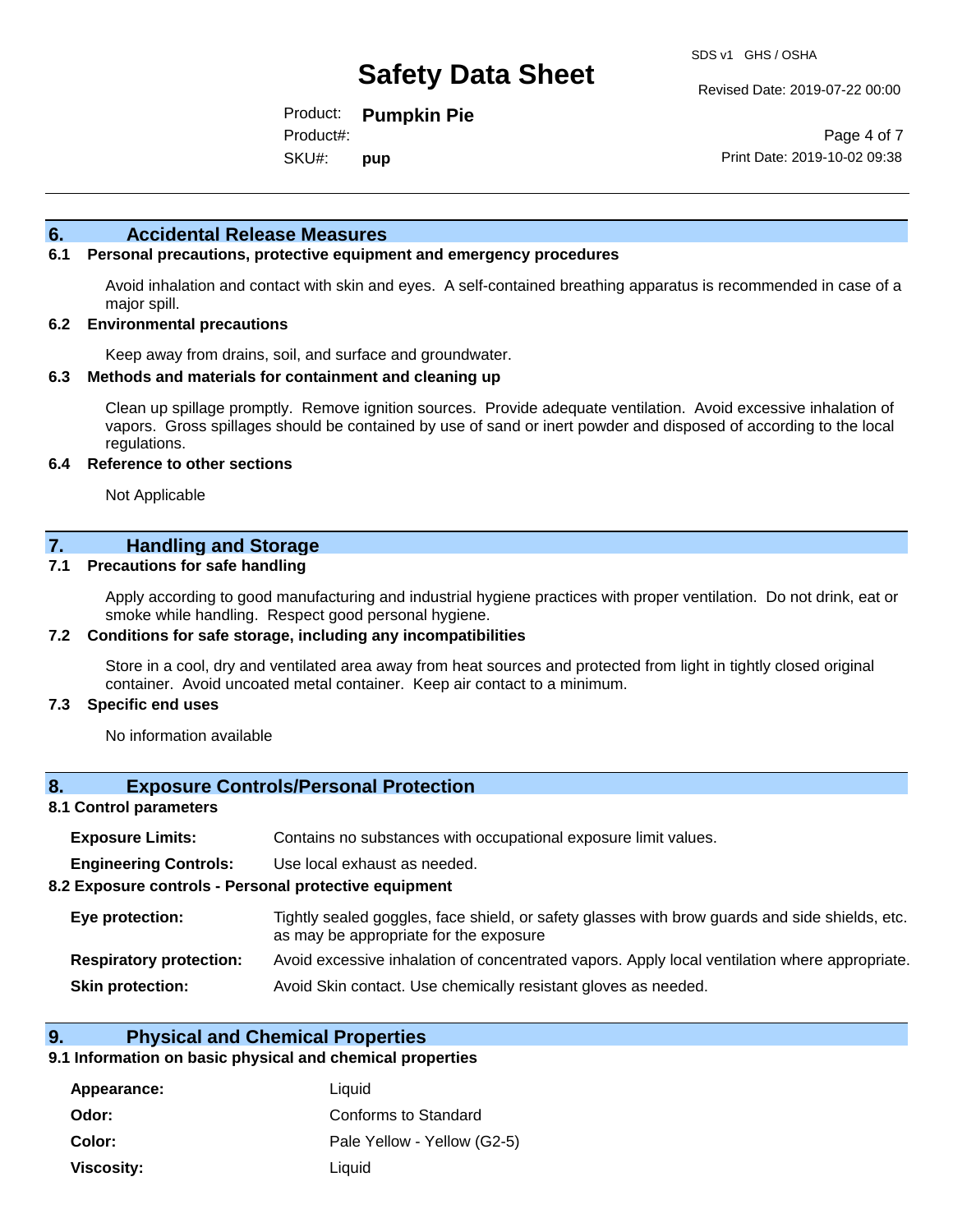Revised Date: 2019-07-22 00:00

Product: **Pumpkin Pie** SKU#: Product#: **pup**

Page 5 of 7 Print Date: 2019-10-02 09:38

| <b>Freezing Point:</b>       | Not determined   |
|------------------------------|------------------|
| <b>Boiling Point:</b>        | Not determined   |
| <b>Melting Point:</b>        | Not determined   |
| <b>Flashpoint (CCCFP):</b>   | >200 F (93.33 C) |
| <b>Auto flammability:</b>    | Not determined   |
| <b>Explosive Properties:</b> | None Expected    |
| <b>Oxidizing properties:</b> | None Expected    |
| Vapor Pressure (mmHg@20 C):  | 0.2301           |
| %VOC:                        | 0.23             |
| Specific Gravity @ 25 C:     | 0.9700           |
| Density @ 25 C:              | 0.9670           |
| Refractive Index @ 20 C:     | 1.4760           |
| Soluble in:                  | Oil              |

# **10. Stability and Reactivity**

| <b>10.1 Reactivity</b>                  | <b>None</b>                                        |
|-----------------------------------------|----------------------------------------------------|
| <b>10.2 Chemical stability</b>          | Stable                                             |
| 10.3 Possibility of hazardous reactions | None known                                         |
| <b>10.4 Conditions to avoid</b>         | None known                                         |
| 10.5 Incompatible materials             | Strong oxidizing agents, strong acids, and alkalis |
| 10.6 Hazardous decomposition products   | None known                                         |

# **11. Toxicological Information**

# **11.1 Toxicological Effects**

Acute Toxicity Estimates (ATEs) based on the individual Ingredient Toxicity Data utilizing the "Additivity Formula"

| (LD50: 3467.5454) May be harmful if swallowed            |
|----------------------------------------------------------|
| (LD50: 4293.0129) May be harmful in contact with skin    |
| (LD50: 108.4243) May be harmful if inhaled               |
| May be harmful if inhaled                                |
| Causes serious eye irritation                            |
| Not classified - the classification criteria are not met |
| May cause an allergic skin reaction                      |
| Not classified - the classification criteria are not met |
| Not classified - the classification criteria are not met |
| Not classified - the classification criteria are not met |
| Not classified - the classification criteria are not met |
| Not classified - the classification criteria are not met |
|                                                          |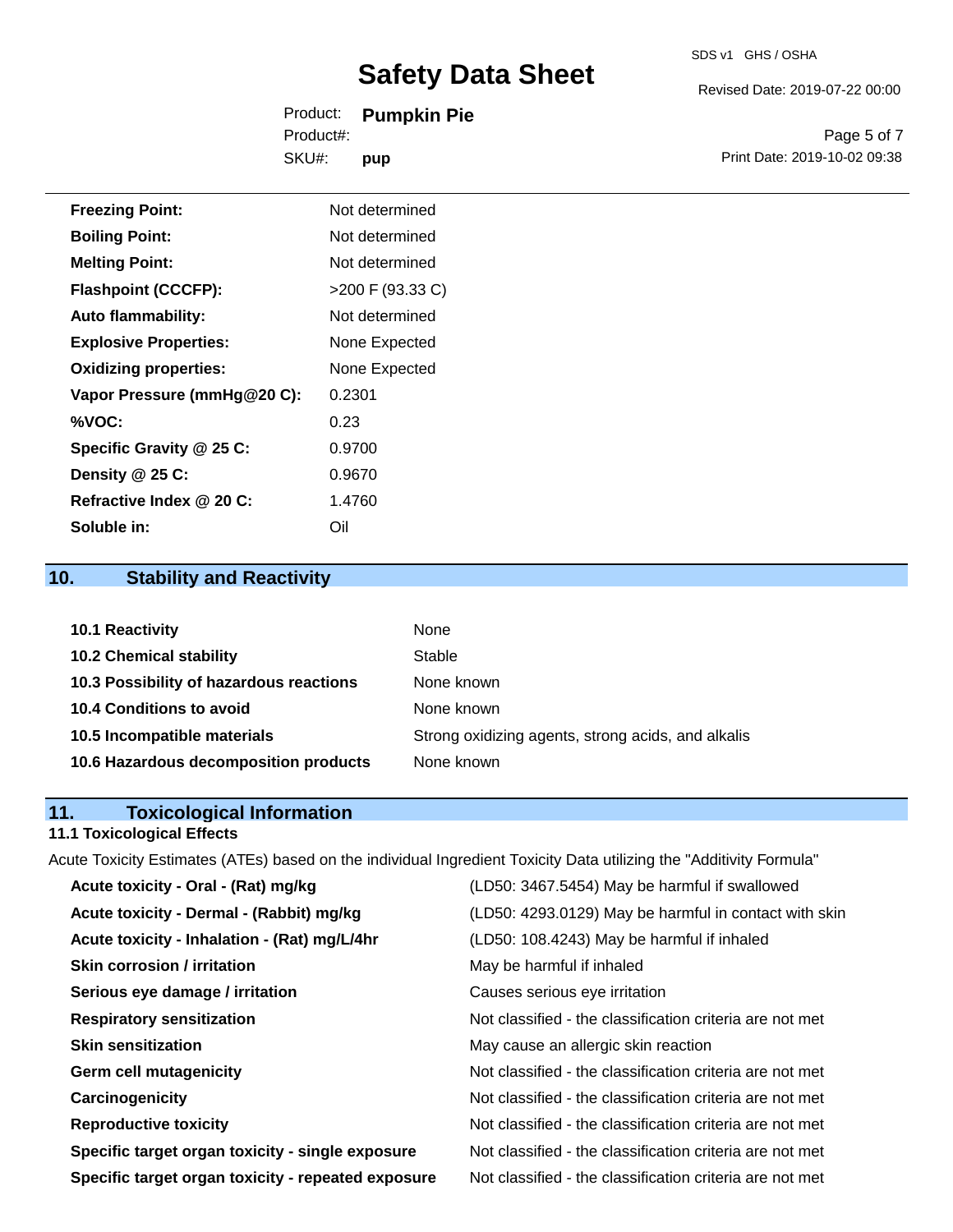SDS v1 GHS / OSHA

Revised Date: 2019-07-22 00:00

Product: **Pumpkin Pie** SKU#: Product#: **pup**

Page 6 of 7 Print Date: 2019-10-02 09:38

**12. Ecological Information 12.1 Toxicity Acute acquatic toxicity** Not classified - the classification criteria are not met **Chronic acquatic toxicity Toxic is a Toxic to aquatic life with long lasting effects Toxicity Data on soil no data available no data available Toxicity on other organisms** no data available **12.2 Persistence and degradability no data available 12.3 Bioaccumulative potential** no data available **12.4 Mobility in soil 12.4 Mobility in soil 12.5 Other adverse effects no data available** no data available

**Aspiration hazard Not classified - the classification criteria are not met** Not classified - the classification criteria are not met

**13. Disposal Conditions** 

#### **13.1 Waste treatment methods**

Do not allow product to reach sewage systems. Dispose of in accordance with all local and national regulations. Send to a licensed waste management company.The product should not be allowed to enter drains, water courses or the soil. Do not contaminate ponds, waterways or ditches with chemical or used container.

### **14. Transport Information**

| <b>Marine Pollutant</b>                                       | Yes. Ingredient of greatest environmental impact:<br>32388-55-9: (2 - 5 %) : Acetyl cedrene |              |                                     |                 |               |
|---------------------------------------------------------------|---------------------------------------------------------------------------------------------|--------------|-------------------------------------|-----------------|---------------|
| <b>Regulator</b>                                              |                                                                                             | <b>Class</b> | <b>Pack Group</b>                   | <b>Sub Risk</b> | UN-nr.        |
| U.S. DOT (Non-Bulk)                                           |                                                                                             |              | Not Regulated - Not Dangerous Goods |                 |               |
| <b>Chemicals NOI</b>                                          |                                                                                             |              |                                     |                 |               |
| <b>ADR/RID (International Road/Rail)</b>                      |                                                                                             |              |                                     |                 |               |
| <b>Environmentally Hazardous</b><br>Substance, Liquid, n.o.s. |                                                                                             | 9            | Ш                                   |                 | <b>UN3082</b> |
| <b>IATA (Air Cargo)</b>                                       |                                                                                             |              |                                     |                 |               |
| <b>Environmentally Hazardous</b><br>Substance, Liquid, n.o.s. |                                                                                             | 9            | Ш                                   |                 | <b>UN3082</b> |
| <b>IMDG (Sea)</b>                                             |                                                                                             |              |                                     |                 |               |
| <b>Environmentally Hazardous</b><br>Substance, Liquid, n.o.s. |                                                                                             | 9            | Ш                                   |                 | <b>UN3082</b> |

### **15. Regulatory Information**

### **U.S. Federal Regulations**

**TSCA (Toxic Substance Control Act)** All components of the substance/mixture are listed or exempt **40 CFR(EPCRA, SARA, CERCLA and CAA)** This product contains NO components of concern.